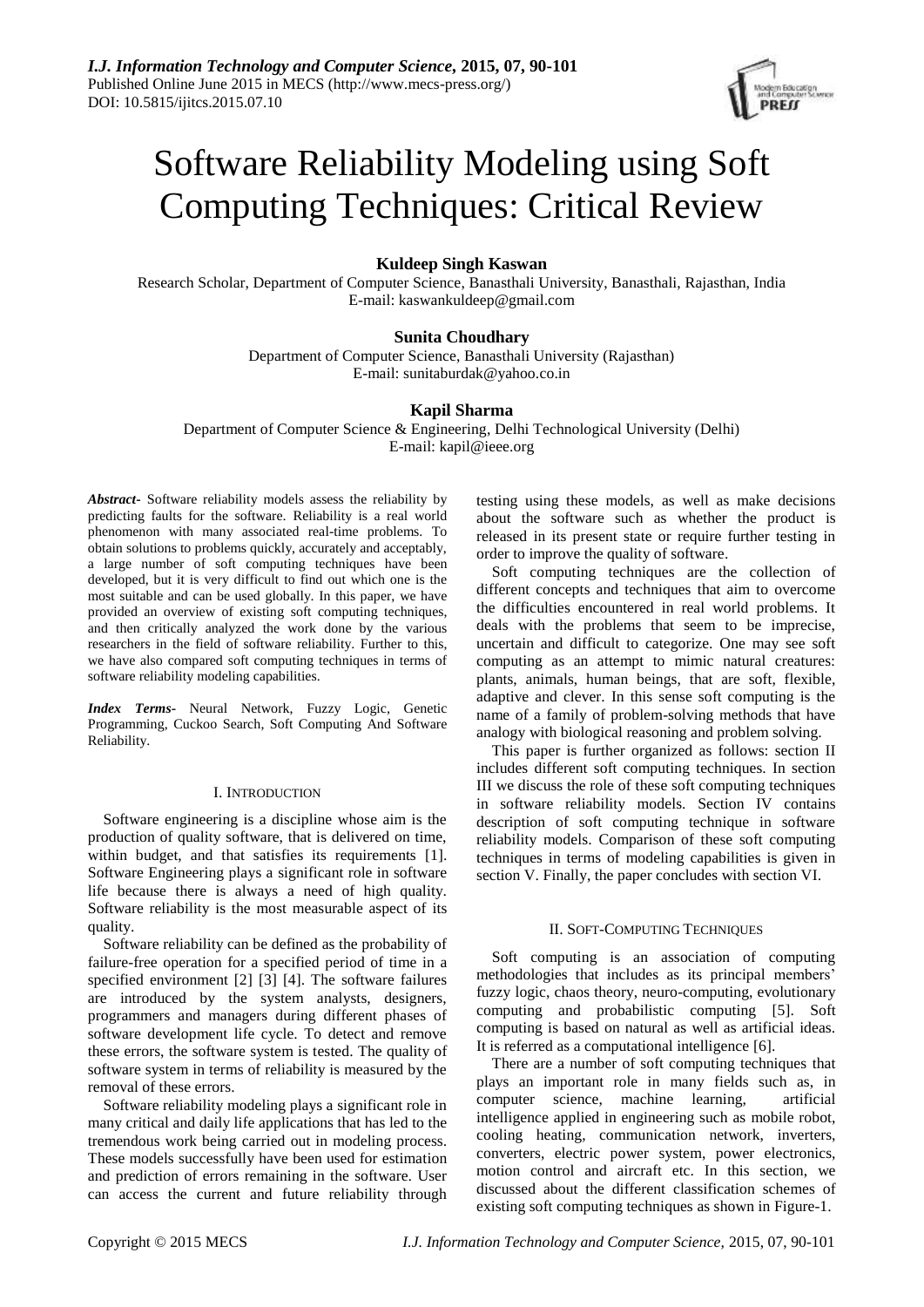

Fig. 1. Soft Computing Techniques

In figure-1 we discussed about some soft computing techniques as neural networks, Fuzzy Logic, Support vector machine (SVM), Evolutionary computing, Bayesian Network and Chaos Theory. Then some techniques are also used in the combination with the others as Neuro-Fuzzy, the combination of Neural Network and Fuzzy Logic. Evolutionary Computing System is further divided into Evolutionary Algorithm and Swarm Intelligence techniques.

# *Neural Networks*

According to Nigrin, A. (1993) neural network is a circuit composed of a very large number of simple processing elements that are neurally based. Each element operates asynchronously, on local information; thus there is no overall system clock. Applications of neural networks are character recognition, image compression, stock market prediction, traveling salesman's problem, medicine, electronic nose, loan applications and security.

#### *Support Vector Machine*

Boser, Guyon, and Vapnik developed Support Vector Machine (SVM) was in 1992, introduced, in COLT-92. Support vector machines (SVMs) are a set of related supervised learning methods used for classification and

regression. Support vector machines (SVM) have both a solid mathematical background and good performance in practical applications, such as image processing, artificial intelligence, medical, pattern recognition, machine learning, applied statistics, business intelligence, and information technology.

# *Fuzzy logic*

Developed by Lotfi A. Zadeh in 1965, at the University of California in Berkeley. It is a multi-valued logic that allows intermediate values to be defined between conventional evaluations like true/false, yes/no and low/high, etc. [7] [ 8]. The most significant application area of fuzzy logic has been in control field. Fuzzy control having been successfully applied to numerous problems, these includes fans control, complex aircraft engines and control surfaces, wheel slip control, helicopter control, automatic transmission, industrial and missile guidance.

## *Evolutionary Computing*

Evolutionary computing can be viewed as an adaptation of a probabilistic approach based on principles of natural evolution [9]. It can also defined as the stochastic search and optimization heuristic approach derived from the classic evolution theory, that are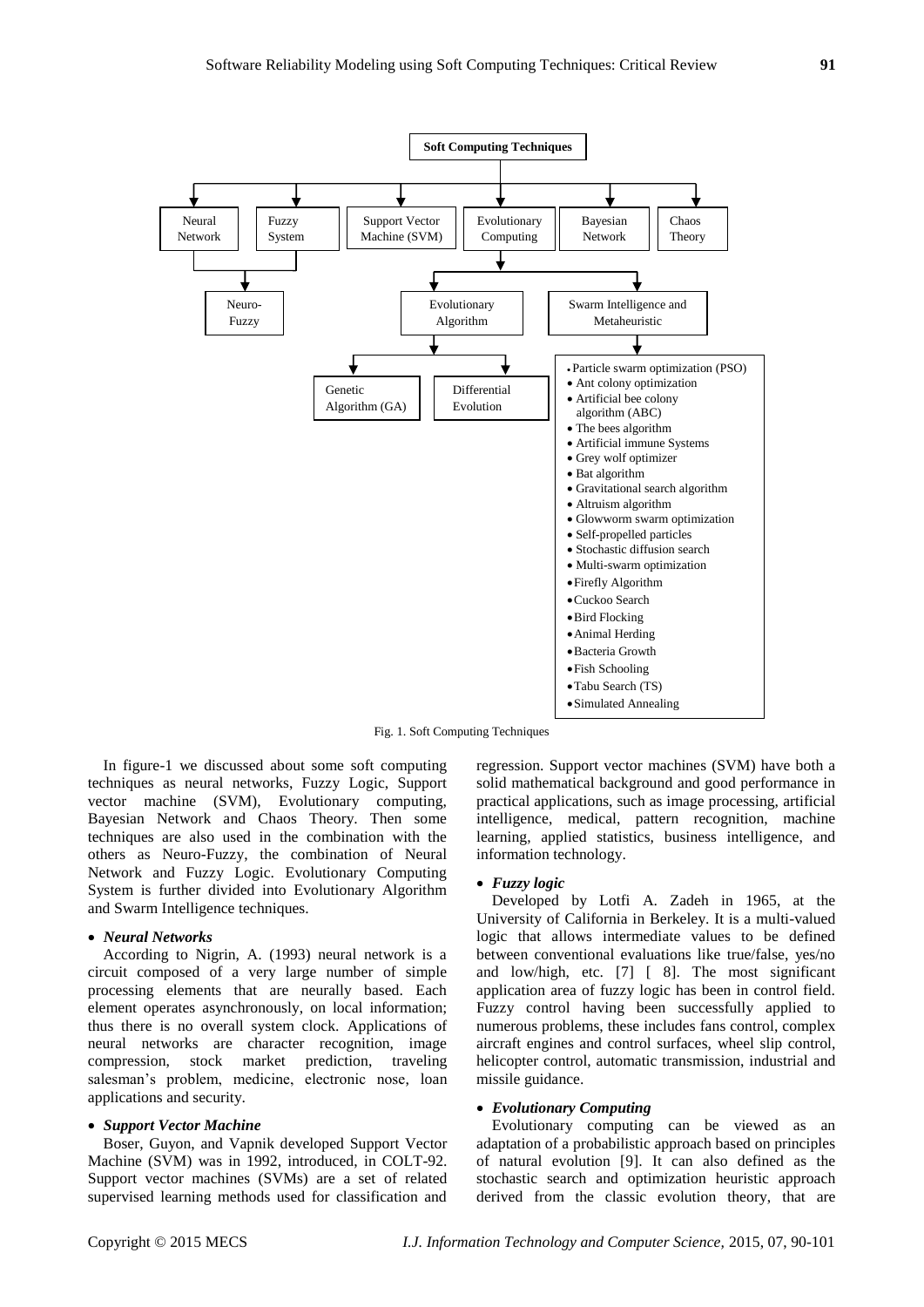implemented on computers usually [10]. Evolutionary algorithms have been successfully applied to numerous problems from different domains, bioinformatics, including optimization, automatic programming, signal processing, social systems [11].

## *Bayesian Network*

Bayesian networks are graphical models for reasoning under uncertainty, where the nodes represent variables (discrete or continuous) and arcs represent direct connections between them. various applications such as the impact of management style on statistical efficiency, studies of web site usability, operational risks, biotechnology, customer satisfaction surveys, health-care systems and the testing of web services.

## *Chaos Theory*

A deterministic system is said to be chaotic whenever its evolution sensitively depends on the initial conditions. This property implies that two trajectories emerging from two different closes by initial conditions separate exponentially in the course of time. The necessary requirements for a deterministic system to be chaotic are that the system must be nonlinear, and be at least three dimensional [12].

Each soft computing technique can be used separately, but its complementary nature is its more powerful advantage. We can also create a hybrid system, combination of hard and soft computing, that produce solutions to problems that are too complex or inherently noisy to tackle with conventional mathematical methods.

## III. POTENTIAL USAGES OF SOFT COMPUTING TECHNIQUES IN SOFTWARE RELIABILITY MODELING

Soft computing techniques can be used for software faults diagnosis, reliability optimization and for time series prediction during the software reliability analysis. In this section, we discussed about the applications of soft computing technologies in software reliability modeling.

#### *Neural Networks*

Neural networks are simplified model of the biologic neuron system, it is massively parallel distributed processing system made up of highly interconnected neural computing elements that have the ability to learn and thereby acquire knowledge and make it available for use. Neural network has been applied for parameters estimation of the formal model and self learning process in order to predict the future outcomes. It has been shown that feed forward network can be applied for prediction. Back-error propagation is one of the most widely used neural network paradigms and has been applied successfully in a broad range of areas [13].

Karunanithi et al. [14] [15] predict cumulative number of failure by design first neural network based software reliability model. They used feed-forward neural network, recurrent neural network and Elman neural network in their study and use execution time as the input of the network. They found that their models are better

prediction models than some other statistical models [16]. Used connectionist models for software reliability prediction. Design the architecture of neural network by Falman's cascade correlation algorithm. They found that for end point prediction connectionist approach.

Khoshgoftaar et al. [17] used the neural network for predicting the number of faults and introduced an approach for static reliability modeling. Then trained two neural networks; one with the complete set of principal components and one with the set of components selected by multiple regression model selection. Comparison of these models showed a better understanding of neural network software quality models.

Sitte [18] compared, purposed neural network based software reliability prediction model, with recalibration for parametric models using some meaningful predictive measures with same datasets. Result showed that prediction with the help of neural network approach is better than others.

Cai et al. [19] presented neural network based method for software reliability predictions, used back propagation algorithm for training. Performance of this purposed approach is evaluated by using different number of input nodes and hidden nodes. Result showed that its performance depends upon the nature of the handled data sets.

Ho et al. [20] investigated a modified Elman recurrent neural network in modeling and predicting software failures and then performed a comprehensive study of connectionist models and their applicability to software reliability prediction and found them to be better and more flexible than the traditional models.

Tian and Noore [21] proposed an on-line adaptive software reliability prediction model using evolutionary connectionist approach based on multiple-delayed-input single-output architecture, which showed better performance with respect to next-step predictability compared to existing NN model.

Tian and Noore [22] presented an evolutionary neural network based method for software reliability prediction, used multiple-delayed-input single output architecture. Result showed that neural network architecture has a great impact on the performance of the network.

Yu Shen Su et al. [23] purposed a model that uses the neural network approach to build a dynamic weighted combinational model. Then compared the performances of the neural network models with some conventional SRGMs from three aspects: goodness of fit, prediction ability for short-term prediction and long-term prediction. Result shows that purposed model has more accuracy with both goodness of fit and the prediction ability compared to existing conventional models.

Viswanath [24] proposed two models such as neural network based exponential encoding and neural network based logarithmic encoding for prediction of cumulative number of failures in software. It takes execution time as the input and applied on four data sets. Result showed that its result is better that other statistical model.

Hu et al. [25] proposed an artificial neural network model to improve the early reliability prediction for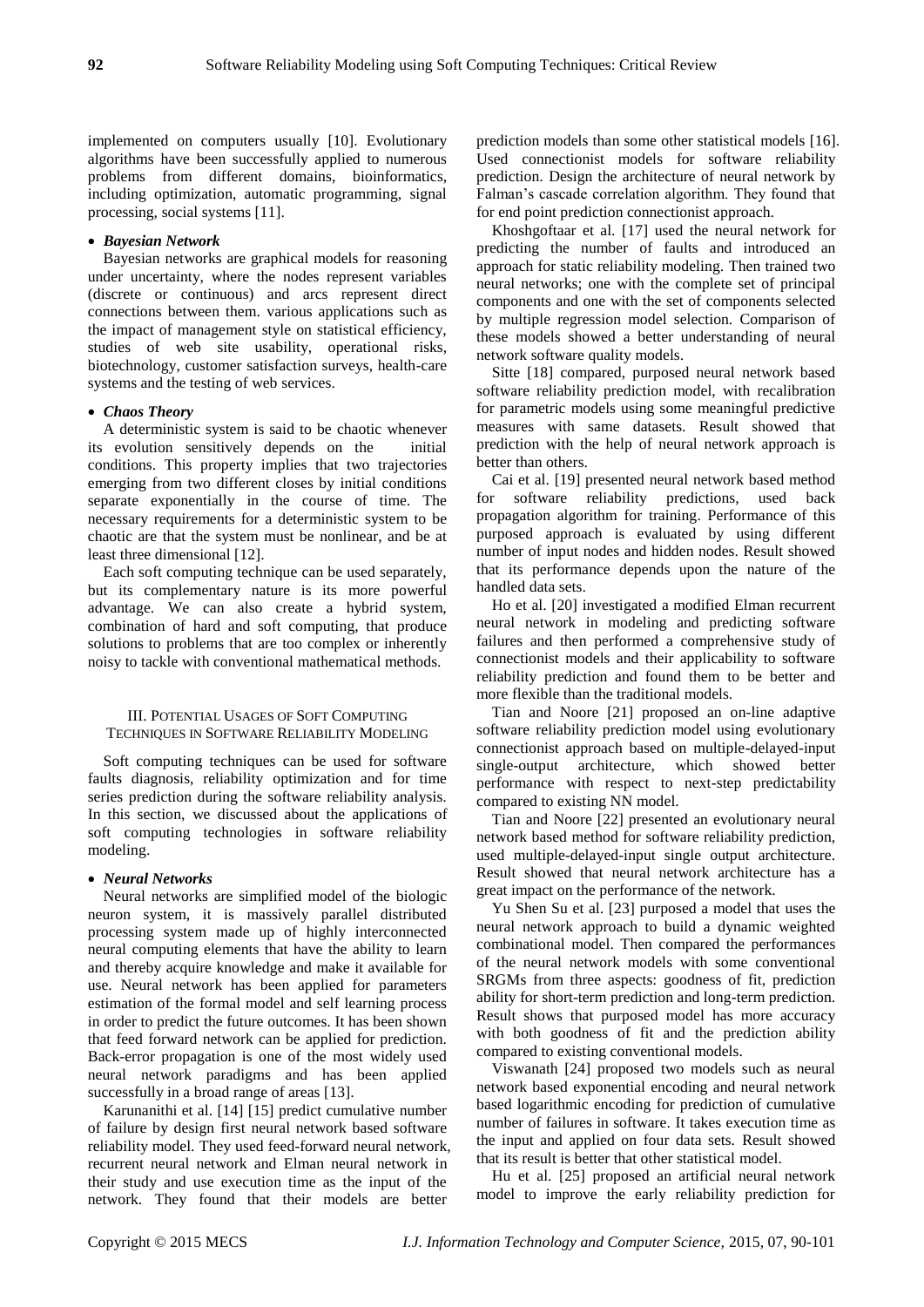current projects/releases by reusing the failure data from past projects/releases. Better prediction performance is observed in early phase of testing compared with original ANN model without failure data reuse.

Su and Huang [26] proposed an artificial neuralnetwork-based approach for software reliability estimation and modeling then further use of the neural network approach to build a dynamic weighted combinational model. The results obtained from the experiments show that the proposed model has a fairly accurate prediction capability

Kanmani et al. [27] purposed two neural network based software fault prediction models using Object-Oriented metrics. The results are compared with two statistical models using five quality attributes and found that neural networks do better

Aljahdali et al. [28] explored connectionist artificial neural networks model as an alternative approach to derive these models by investigating the performance analysis of four different connectionist paradigms, multilayer perceptron neural network, radial-basis functions, Elman recurrent neural networks and a neuro-fuzzy model, for modeling the software reliability prediction

In [29] [30] Singh et al. used feed forward neural network for software reliability prediction and applied back propagation algorithm to predict software reliability growth trend. Also demonstrated a comparative analysis between the proposed approach and three well known software reliability growth prediction models using seven different failure datasets collected from standard software projects to test the validity of the presented method.

Nirvikar Katiyar et al. [31] developed a non-parametric software reliability prediction system based on the neural network effects to improve the predictability by utilizing the diversity among the combined component neural networks

Huang et al. [32] derived software reliability growth model (SRGM) based on non-homogeneous poison processes (NHPP) using a unified theory by incorporating the concept of multiple change-points into software reliability modeling.

Manjubala Bisi et al. [33] proposed a neural network based software reliability model to predict the cumulative number of failures based on Feed Forward architecture. The effect of encoding and the effect of different encoding parameter on prediction accuracy have been studied and its performance is tested using eighteen software failure data sets.

Sandeep Kumar Jain et al. [34] proposed a method to estimate the reliability of the software consisting of components by using different neural network architectures. Then estimate the faults prediction behavior in the set of components over a cumulative execution time interval besides this the prediction of faults is estimated for the complete software. To predict the faults in each component of the software with the prediction of faults for the complete software for given cumulative execution time, apply the feed forward neural network architectures & its generalization capability.

#### *Fuzzy System*

Fuzzy Logic is derived from fuzzy set theory dealing with reasoning that is appropriate rather than precisely deduced from classical predicate logic. A fuzzy model is a mapping between linguistic terms, attached to variables. Therefore the input to and output from a fuzzy model can be either numerical or linguistic [35].

Cai et al. [36] discussed the development of fuzzy software reliability models in place of probabilistic software reliability models (PSRMs). It was based on the proof that software reliability is fuzzy in nature. A demonstration of how to develop a fuzzy model to characterize software reliability was also presented.

Khalaf khatatneh [37] developed a software reliability prediction model. It was implemented using fuzzy logic. This model focused on a particular dataset behavior in predicting reliability. Focusing on a particular dataset behavior is performed to develop an accurate model since the recent work focused on developing a model which can be more accurate.

Reformat [38] proposed an approach leading to a multi technique knowledge extraction and development of a comprehensive meta-model prediction system in the area of corrective maintenance of software. The system was based on evidence theory and a number of fuzzy-based models.

Sultan Aljahdali et al. [39] investigated the use of fuzzy logic on building SRGM to estimate the expected software faults during testing process. Purposed model consists of a collection of linear sub-models, based on the Takagi-Sugeno technique and attached efficiently using fuzzy membership functions to represent the expected software faults as a function of historical measured faults. This purposed model gives a high performance modeling capabilities.

S. Chatterjee et al. [40] two fuzzy time series based software reliability models have been proposed. The first one predicts the time between failures of software and the second one predicts the number of errors present in software. The purposed models are flexible, assumption free and very simple in computation. It not required any de-fuzzication techniques separately, which results in a significant reduction of computation time.

#### *Neuro-Fuzzy System*

Neuro-fuzzy system combines the features of fuzzy logic and neural networks. It can be used for software reliability modeling investigation. Neuro-fuzzy describes a methodology for controlling neural networks by fuzzy logic.

Kirti Tyagi et al. [41] proposed a model for estimating CBSS reliability, known as an adaptive neuro fuzzy inference system (ANFIS) that is based on these two basic elements of soft computing, neural network and fuzzy logic. ANFIS model gives a more accurate measure of reliability than the FIS model, as it reduces error from 11.74%, in case of FIS model, to 6.66% in ANFIS.

#### *Genetic Algorithm (GA)*

Genetic algorithm is a model of machine learning which derives its behavior from a metaphor of the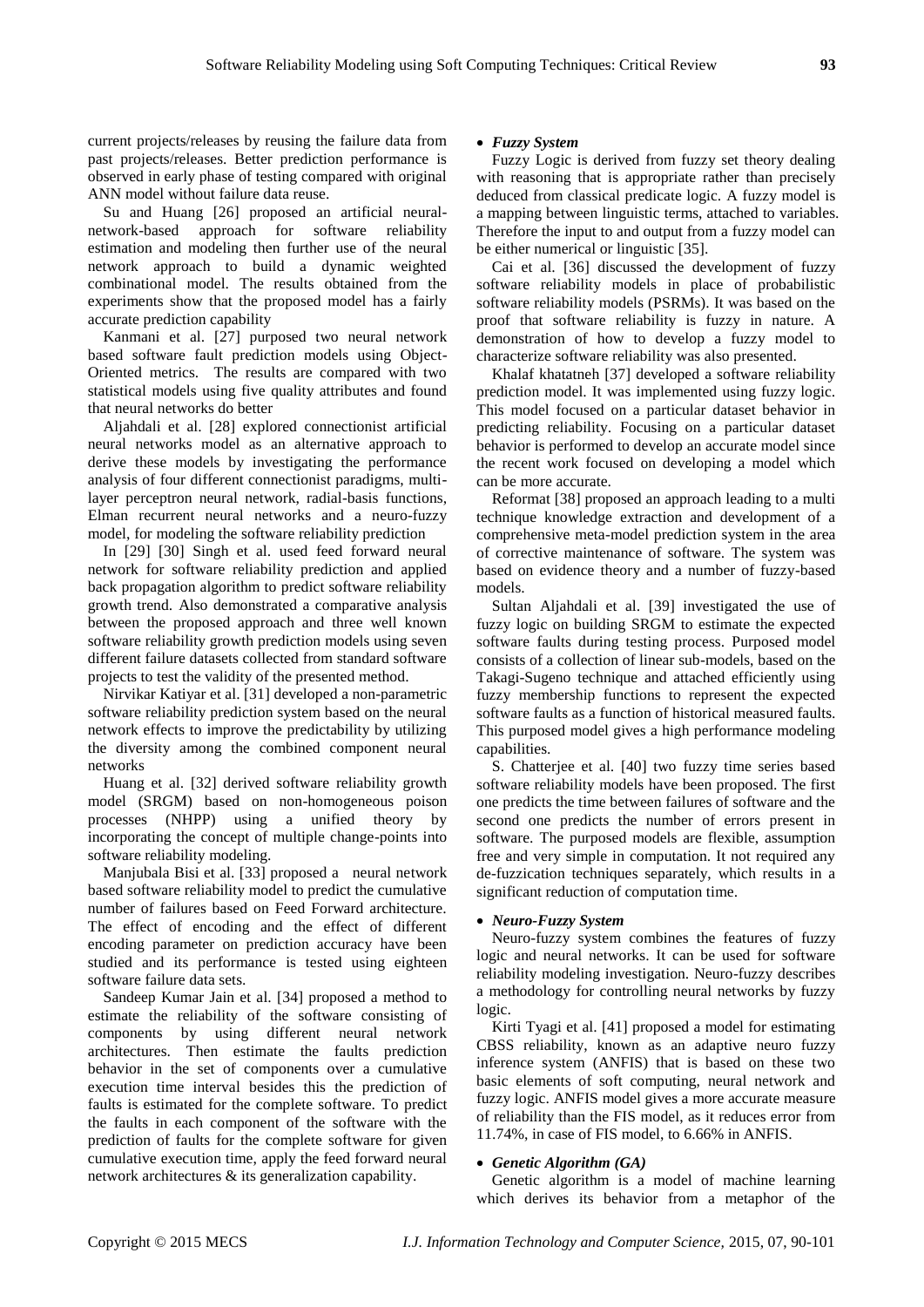process of evolution in nature. This is done by the creation within a machine of a population of individuals represented by chromosomes.

The fitness of each chromosome is determined by evaluating it against an objective function. To simulate the natural survival of the fittest process, best chromosomes exchange information to produce offspring chromosomes. The offspring solutions are then evaluated and used to evolve the population if they provide better solutions than weak populations members. Usually, the process is continued for a large number of generations to obtain a best-fit solution.

Liang et al. [42] [43] proposed a genetic algorithm optimizing the number of delayed input neurons and the number of neurons in the hidden layer of the neural network, predicting software reliability and software failure time.

Sultan H. Aljahdali et al. [44] [45] explored Genetic Algorithms (GA) as an alternative approach to derive software reliability models. For purposed system applicability three study sets; Military, Real Time Control and Operating System were used.

Satya Prasad R. et al. [46] incorporate both imperfect debugging and change-point problem into the software reliability growth model (SRGM) based on the wellknown exponential distribution the parameter estimation is studied. Proposed model is rated as better than the other considered models with respect to all the conditions are chosen.

# *Genetic Programming (GP)*

Genetic programming can be viewed as an extension of the genetic algorithm, a model for testing and selecting the best choice among a set of results, each represented by a string. Genetic programming goes a step farther and makes the program or "function" the unit that is tested. Two approaches are used to select the successful program - cross-breeding and the tournament or competition approach. A difficult part of using genetic programming is determining the fitness function, the degree to which a program is helping to arrive at the desired goal.

E. Costa et al. [47] Modeling software reliability growth with genetic programming. Experiments conducted to confirm the purposed hypothesis and demonstrate better results as compared to other traditional models and neural network model.

E. Oliveira et al. [48] improve software reliability models using boosting techniques based on genetic programming. Boosting Technique combines several hypotheses of the training set to get better results. The most important improvement of this work is when consider models based on time and got excellent results by using just one function set.

Y. Zhang et al. [49] Predicting for MTBF failure data series of software reliability by genetic programming algorithm. The evolution model of GP is then analyzed and appraised according to five characteristics criteria for some common-used software testing cases. Result showed the higher prediction precision and better applicability.

Wasif Afzal et al. [50] discussed the suitability of using GP for software reliability growth modeling and highlight the mechanisms that enable GP to progressively search for fitter solutions. The experiments of using GP for software reliability growth modeling have indicated positive results

Eduardo Oliveira Costa et al. [51] introduced a new GP based approach, named  $(\mu+\lambda)GP$ . This algorithm was introduced to improve the performance of GP. To evaluate this purposed algorithm, two kinds of models: based on time and on coverage were presented for experimental results, which is always better than classical GP.

Zainab Al-Rahamneh et al. [52] proposed the use of Genetic Programming (GP) as an evolutionary computation approach to handle the software reliability modeling problem. Evaluate the GP developed model and results show that this purposed model is superior to other models such as Yamada S-shaped, Generalized Poisson, NHHP and Schneidewind reliability models.

# *Artificial Bee Colony (ABC)*

Dervis Karaboga, in 2005, defined a new algorithm, motivated by the intelligent behavior of honey bees known as artificial bee colony. It is an optimized tool provides a population-based search procedure in which inviduals called foods positions are modified by the artificial bees with time and bee's aim to discover the places of food sources with high nectar amount and finally the one with highest nectar.

Tarun Kumar Sharma et al. [53] proposed a modified version of the ABC, the DABC (Dichotomous ABC), to improve its performance, in terms of converging to individual optimal point and to compensate the limited amount of search moves of original ABC. Also explored the applicability of the modified artificial bee colony algorithm to estimate the parameters of software reliability growth models (SRGM). The estimated model parameters were used to predict the faults in a software system during the testing process.

# *Ant Colony*

Ant Colony Optimization [54] is a technique which uses probability to solve problems where the computations are reduced with the help of graphs to get efficient paths. It has been applied to many fields as its robustness and is easy to collaborate with other methods. It has well performance to the optimization problem and has a good convergence rate.

Changyou Zhenga et al. [55] proposed a parameter estimation method based on the Ant Colony Algorithm. Its results are derived from Numerical examples based on three sets of real failure data. Purposed method shows higher precision and faster convergence speed.

Latha Shanmugam et al. [56] discussed a parameter estimation method based on Ant Colony Algorithm. The outcome of the experiment using six typical models demonstrated that this algorithm can be applied for estimating parameters. Higher precision and faster convergence speed is achieved through this method when compared with PSO algorithm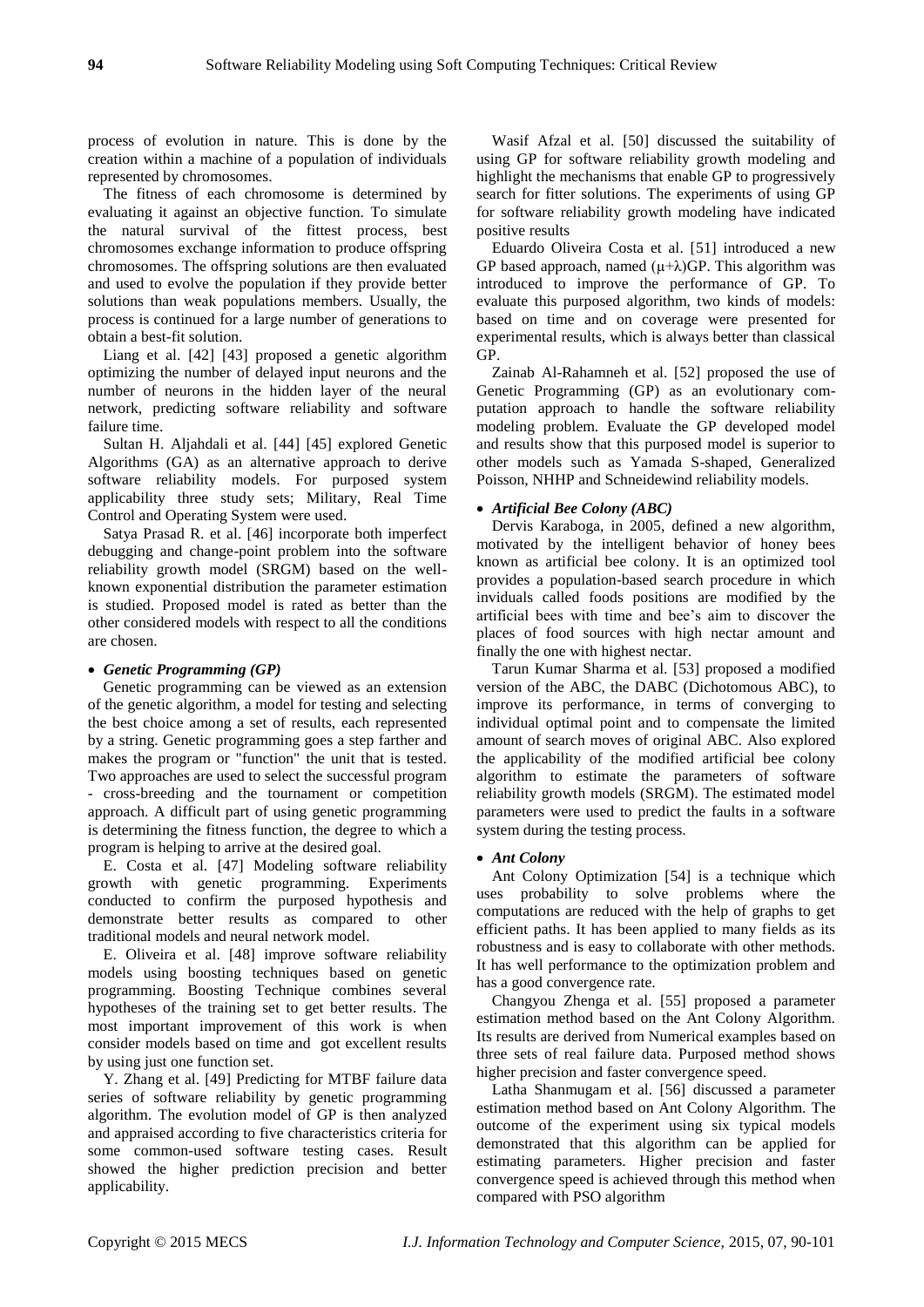Latha Shanmugam et al. [57] studied enhancement and Comparison of Ant Colony Optimization Methods for Software Reliability Models. The Enhanced method shows significant advantages in finding the goodness of fit for software reliability model such as finite and infinite failure Poisson model and binomial models. It is comparatively giving better Estimation Accuracy (approximately 10%) than the existing Ant Colony Optimization.

#### *Simulated Annealing (SA) Algorithm*

Simulated annealing (SA) is an iterative search method inspired by the annealing of metals [58, 59] Starting with an initial solution and armed with adequate perturbation and evaluation functions, the algorithm performs a stochastic partial search of the state space

Nidhi Gupta et al. [60] the simulated annealing technique of mean field approximation for finding the possible minimum number of failed components in the sequential testing. These minimum numbers of failed components are depending upon the selection of time intervals or slots. Also purposed a new energy function with the mean field approximation. The algorithm of the whole process shows that this approach can generate the optimal solution.

Pai and Hong [61] applied support vector machines (SVMs) for forecasting software reliability where simulated annealing (SA) algorithm was used to select the parameters of the SVM model. The experimental results reveal that the SVM model with simulated annealing algorithms (SVMSA) results in better predictions than the other methods.

Mohamed Benaddy at al. [62] presented a hybrid approach based on the Neural Networks and Simulated Annealing. An adaptive simulated Annealing algorithm is used to optimize the mean square of the error produced by training the neural network, predicting software cumulative failure. The purposed adaptive Simulated Annealing gives better performance in execution time than the Real Coded Genetic Algorithm (RCGA), because of the search space, which reduced from a population of solutions for the RCGA to one solution for the proposed Simulated Annealing.

# *Tabu Search Algorithm*

The Tabu Search (TS) is an optimization method, based on the premise that problem solving, in order to qualify as intelligent, and must incorporate adaptive memory and responsive exploration [63]. The Tabu method was partly motivated by the observation that human behavior appears to operate with a random element that leads to inconsistent behavior given similar circumstances.

M. Caserta et al. [64] presented a new meta- heuristicbased algorithm for complex reliability problems. The algorithm effectively uses features of the Tabu Search paradigm, with special emphasis on the exploitation of memory-based mechanisms. It balances intensification with diversification via the use of short-term and longterm memory. The proposed algorithm proves to be robust with respect to its parameters and it is especially suited for very large scale instances of the reliability problem, when exact approaches are doomed to fail.

## *Cuckoo Search Algorithm*

This algorithm is based on the obligate brood parasitic behavior of some cuckoo species in combination with the L'evy flight behavior of some birds and fruit flies. Cuckoo search algorithm is very successful in finding good and acceptable solutions to the problem of parameter estimation of Software Reliability Growth Models. This algorithm search strategy can efficiently navigate throughout the search space of the problem and locate very good solutions using fewer iterations and smaller populations.

Najla Akram AL-Saati et al. [65] estimated parameters based on the available failure data. Cuckoo Search outperformed both PSO and ACO in finding better parameters tested using identical datasets, but worse in case of extended ACO. the Exponential, Power, S-Shaped, and M-O models are considered in this work. The search strategy of the cuckoo can efficiently navigate throughout the search space of the problem and locate very good solutions using fewer iterations and smaller populations

#### IV. SUMMARIZATION

In the past few decades a number of software reliability models have been analyzed, designed and evaluated. Soft computing played an important role in the recent advancements in the software reliability growth models. These models included the application of different soft computing techniques such as Neural Network (NN), Fuzzy Logic, Genetic Algorithms (GA), Genetic Programming (GP), Artificial Bee Colony (ABC) and Ant Colony etc., a brief summary of soft computing techniques in software reliability models has been summarized in this section as shown in table-1.

Table 1. Summary of Soft Computing Techniques in Software Reliability Models

| Sr.<br>No. | <b>Study</b>                                      | <b>Technology</b><br>Used | <b>Project Data</b>                                                       | <b>Summary of Result</b>                                                                                                                                                                        | Refer-<br>ences |
|------------|---------------------------------------------------|---------------------------|---------------------------------------------------------------------------|-------------------------------------------------------------------------------------------------------------------------------------------------------------------------------------------------|-----------------|
|            | N. Karunanithi, Y.K.<br>Malaiya and D.<br>Whitley | Neural<br><b>Network</b>  | DS-1 K. Matsumoto (1988)<br>DS-2 J. D. Musa (1987)<br>DS-3 M. Ohba (1984) | Explores the use of feed-forward neural networks<br>as a model for software reliability growth<br>prediction                                                                                    | [14]            |
|            | N. Karunanithi, D.<br>Whitley, Y.K.<br>Malaiya    | Neural<br><b>Network</b>  | DS form Yoshiro Tohma<br>project                                          | After training the neural network with a failure<br>history up to time $t$ you can use the network to<br>predict the cumulative faults at the end of a<br>future testing and debugging session. | $[15]$          |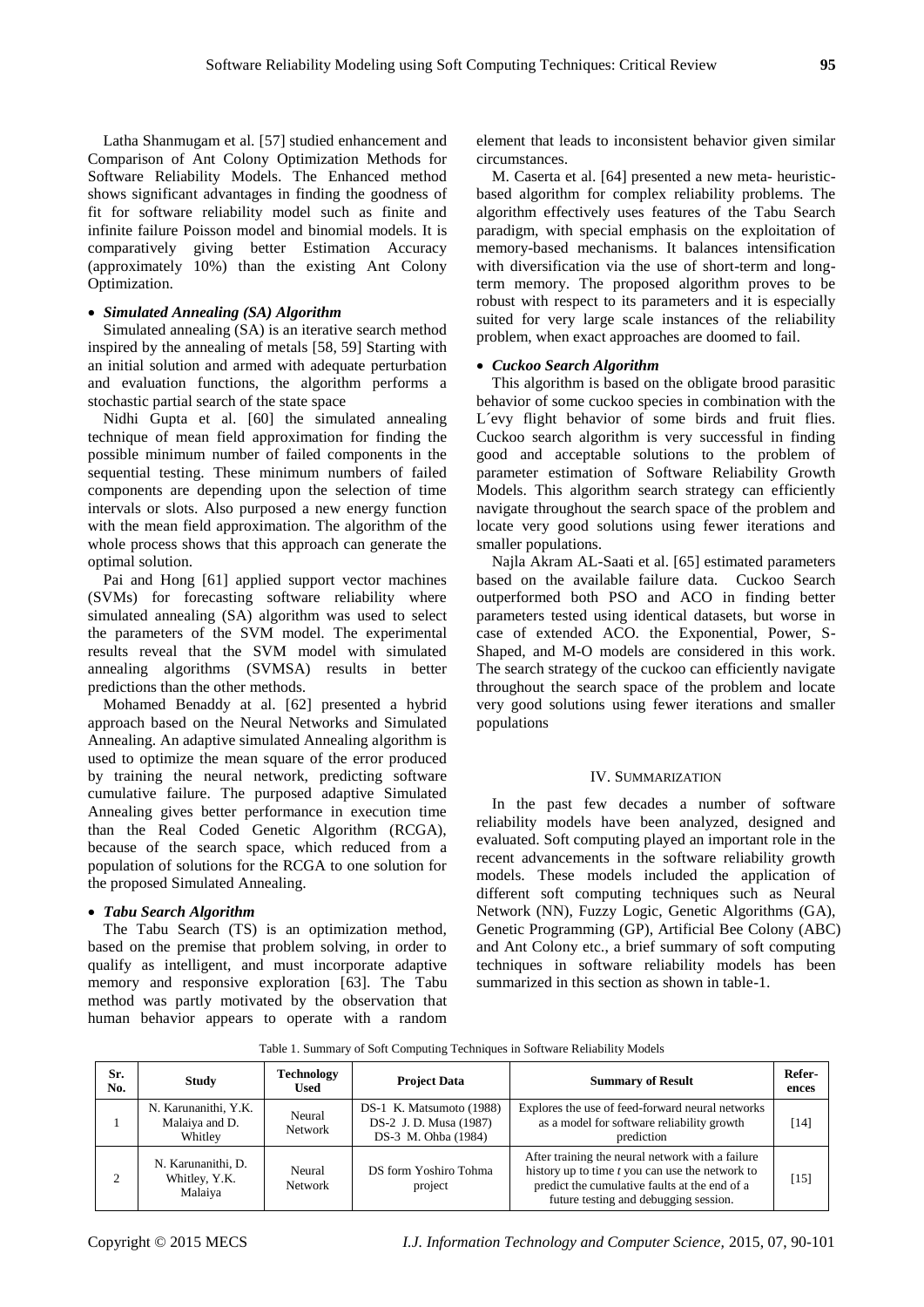| 3               | Taghi M.<br>Khoshgoftaar, Robert<br>M. Szabo and Peter J.<br>Guasti | Neural<br>Network    | Data collected from three<br>similar systems (Kernel,<br>Kernel <sub>3</sub> and<br>Kernel <sub>4</sub> ) and two dissimilar<br>systems (Kernel <sub>5</sub> and<br>Kernel <sub>6</sub> ) | The excellent predictive results observed in the<br>neural network models indicate that neural<br>networks should be seriously considered as an<br>effective modeling tool for software engineers                                                                                                                                                                       | $[17]$                                                                                                                                                                                                                                                                                                                                                               |
|-----------------|---------------------------------------------------------------------|----------------------|-------------------------------------------------------------------------------------------------------------------------------------------------------------------------------------------|-------------------------------------------------------------------------------------------------------------------------------------------------------------------------------------------------------------------------------------------------------------------------------------------------------------------------------------------------------------------------|----------------------------------------------------------------------------------------------------------------------------------------------------------------------------------------------------------------------------------------------------------------------------------------------------------------------------------------------------------------------|
| 4               | <b>Renate Sitte</b>                                                 | Neural<br>Network    | Musa data-sets S1 & SS3                                                                                                                                                                   | Neural Networks are not only much simpler to<br>use than the recalibration method, but that they<br>are equal or better trend predictors                                                                                                                                                                                                                                | $[18]$                                                                                                                                                                                                                                                                                                                                                               |
| 5               | S. L. Ho, M. Xie and<br>T. N. Goh                                   | Neural<br>Network    | DS-1: Military computer<br>system<br>DS-2: Musa-Okumoto<br>Model<br>DS-3: Goel Okumoto<br>Model                                                                                           | The Elman model is comparatively better than<br>the Jordan model and very much superior than<br>the feed -forward model                                                                                                                                                                                                                                                 | $[20]$                                                                                                                                                                                                                                                                                                                                                               |
| 6               | Nirvikar Katiyar and<br>Raghuraj Singh                              | Neural<br>Network    | DS1 and DS2 from<br>handbook of software<br>reliability engg. Lyu M.R.<br>(1996) New York                                                                                                 | Purposed system achieves significantly lower<br>prediction error compared with the single NN<br>and traditional SRGMs                                                                                                                                                                                                                                                   | $[31]$                                                                                                                                                                                                                                                                                                                                                               |
| $7\phantom{.0}$ | Sultan Aljahdali et al.                                             | Neural<br>Network    | Real -time command and<br>Control project Word<br>processing Commericial<br>and military applications                                                                                     | NN provide models with smaller normalized root<br>of mean of the square of error than the regression<br>model in all considered cases                                                                                                                                                                                                                                   | $[] \centering \includegraphics[width=0.47\textwidth]{images/TransY_1.png} \caption{The first two different values of $100$ K, $100$ K, $100$ K, $100$ K, $100$ K, $100$ K, $100$ K, $100$ K, $100$ K, $100$ K, $100$ K, $100$ K, $100$ K, $100$ K, $100$ K, $100$ K, $100$ K, $100$ K, $100$ K, $100$ K, $100$ K, $100$ K, $100$ K, $100$ K, $100$ K, $100$ K, $10$ |
| 8               | Yu Shen Su. Chin-<br>Yu Huang, Yi Shin<br>Chen and Jing Xun<br>Chen | Neural<br>Network    | Real command & control<br>project, John D Musa, Bell<br>Lab.                                                                                                                              | Achieve a dynamic weighted combinational<br>model                                                                                                                                                                                                                                                                                                                       | $[23]$                                                                                                                                                                                                                                                                                                                                                               |
| 9               | Sultan H. Aljahdali<br>and Khalid A.<br>Buragga                     | Neural<br>Network    | Rea 1 time control project                                                                                                                                                                | The Elman recurrent NNs is a robust technique<br>for function prediction due capturing the<br>dynamic behavior of the data set.                                                                                                                                                                                                                                         | $[28]$                                                                                                                                                                                                                                                                                                                                                               |
| 10              | Manjubala Bisi et al.                                               | Neural<br>Network    | 18 different data sets<br>(Military, Real time<br>System, Real time<br>Command and Control,<br>On-line data Entry etc.)                                                                   | A Feed Forward neural network with two<br>encoding scheme such as exponential and<br>logarithmic function has been proposed.                                                                                                                                                                                                                                            | $[33]$                                                                                                                                                                                                                                                                                                                                                               |
| 11              | Sandeep Kumar Jain<br>& Manu Pratap Singh                           | Neural<br>Network    | Data collected from local<br>training set                                                                                                                                                 | Estimated the faults prediction behavior in the set<br>of components over a cumulative execution time<br>interval besides this the prediction of faults is<br>estimated for the complete software.                                                                                                                                                                      | $[34]$                                                                                                                                                                                                                                                                                                                                                               |
| 12              | S. Chatterjee, S.<br>Nigam, J.B. Singh,<br>L.N. Upadhyaya           | Fuzy Logic           | DS-1: Musa J D(1975)<br>software reliability data<br>DS-2: Pham H(2006)<br>system software reliability                                                                                    | Purposed models are flexible, assumption free<br>and very simple in computation. It not required<br>any de-fuzzified techniques separately and<br>computation time is reduced                                                                                                                                                                                           | $[40]$                                                                                                                                                                                                                                                                                                                                                               |
| 13              | Sultan Aljahdali                                                    | <b>Fuzzy Logic</b>   | Real command & control<br>project, Military and<br>operating system, John D<br>Musa, Bell lab.                                                                                            | Developed models provide high performance<br>modeling capabilities.                                                                                                                                                                                                                                                                                                     | $[39]$                                                                                                                                                                                                                                                                                                                                                               |
| 14              | Khalaf Khatatneh and<br>Thaer Mustafa                               | <b>Fuzzy Logic</b>   | dataset from command and<br>control applications, Musa,<br>John D.                                                                                                                        | Developed model can predict accurate results in<br>most points of the target database                                                                                                                                                                                                                                                                                   | $[37]$                                                                                                                                                                                                                                                                                                                                                               |
| 15              | Sultan H. Aljahdali<br>and Mohammed E.<br>El-Telbany                | Genetic<br>Algorithm | Data from three projects<br>Military, Real System<br>Control and Operating<br>system                                                                                                      | Measured the predictability of software reliability<br>using ensemble of models which performed<br>better than the single model and also find that the<br>weighted average combining method for<br>ensemble has a better performance in a<br>comparison with average method                                                                                             | $[44]$                                                                                                                                                                                                                                                                                                                                                               |
| 16              | Sona Ahuja, Guru Sa<br>ran Mishra and Agam<br>Prasad Tyagi          | Genetic<br>Algorithm | Musa Data-set, software<br>reliability prediction and<br>application, 1985                                                                                                                | GA based hybrid stochastic search technique, has<br>turned out to be good tool for optimized<br>simulated trajectory for variable which are<br>important performance indicator to predict<br>quality of reliability of the predicted software<br>failure                                                                                                                | $[66]$                                                                                                                                                                                                                                                                                                                                                               |
| 17              | Sultan H. Aljahdali<br>and Mohammed E.                              | Genetic<br>Algorithm | Data from three projects.<br>They are Military, Real<br>Time Control and Operating<br>System.                                                                                             | As far as the predictability of the single AR<br>model and ensemble of AR models trained by<br>GA algorithm over the trained and test data is<br>concerned, the ensemble of models performed<br>better than the single model. Also, find that the<br>weighted average combining method for<br>ensemble has a better performance in a<br>comparison with average method. | $[45]$                                                                                                                                                                                                                                                                                                                                                               |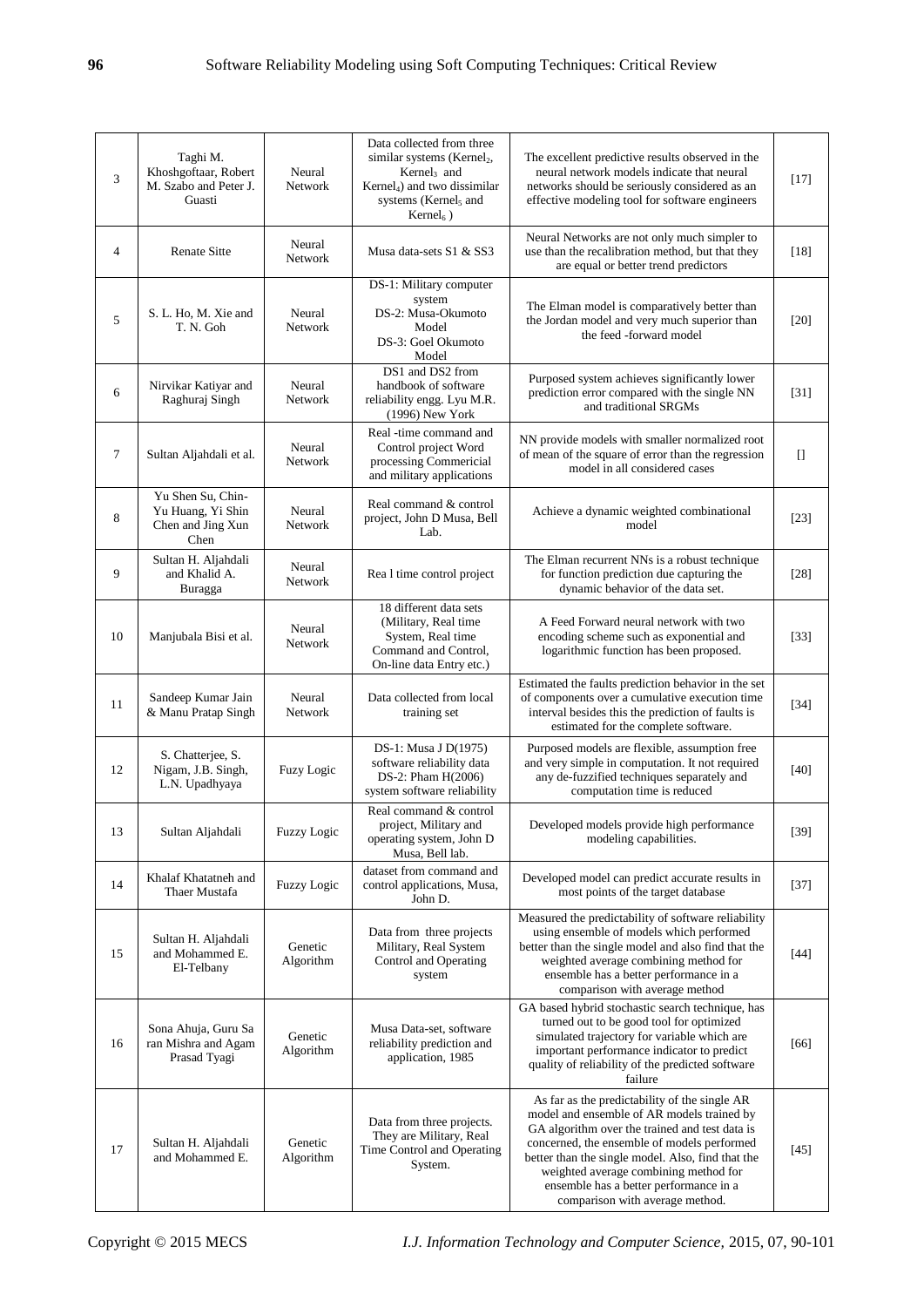| 18 | R.Satya Prasad,<br>O.Naga Raju and<br>R.R.L Kantam                                                             | Genetic<br>Algorithm     | DS-1: Misra, P.N., 1983.<br>Software reliability<br>analysis. IBM Syst.<br>DS-2: Pham, H., 1993.<br>Software reliability<br>assessment: Imperfect<br>debugging and multiple<br>failure types in software<br>development                                                                                                  | This model is rated as better than the other<br>considers models with respect to all conditions<br>are chosen.                                                                                            | [46]   |
|----|----------------------------------------------------------------------------------------------------------------|--------------------------|--------------------------------------------------------------------------------------------------------------------------------------------------------------------------------------------------------------------------------------------------------------------------------------------------------------------------|-----------------------------------------------------------------------------------------------------------------------------------------------------------------------------------------------------------|--------|
| 19 | Eduardo Oliveira<br>Costa et al.                                                                               | Genetic<br>Programming   | DS-1 John Musa at Bell<br>Telephone Laboratories<br>DS-2 failure data of a<br>program called Space                                                                                                                                                                                                                       | GP is a suitable tool to discover an equation to<br>modeling software reliability and is also able to<br>discover the equation that better represents the<br>data                                         | $[47]$ |
| 20 | E. Oliveira, A. Pozo,<br>and S. Vergilio                                                                       | Genetic<br>Programming   | DS-1 John Musa<br>at Bell Telephone<br>Laboratories<br>DS-2 failure data<br>of a program called Space                                                                                                                                                                                                                    | Use boosting techniques to improve software<br>reliability models based on Genetic<br>Programming.                                                                                                        | [48]   |
| 21 | Wasif Afzal and<br>Richard Torkar                                                                              | Genetic<br>Programming   | The experiments of using GP for software<br>Data available at:<br>reliability growth modeling have indicated<br>positive results, which warrant further<br>http://www.gp-field-<br>guide.org.uk, 2008.<br>investigation with larger real-world industrial<br>data sets.                                                  |                                                                                                                                                                                                           | $[50]$ |
| 22 | Eduardo Oliveira<br>Costa, Aurora<br><b>Trinidad Ramirez</b><br>Pozo, and Silvia<br>Regina Vergilio            | Genetic<br>Programming   | DS-1: software reliability<br>data by J Musa(1980)<br>DS-2: space program                                                                                                                                                                                                                                                | Purposed $(\mu + \lambda)$ GP system results are always<br>better than the classical technique results also<br>improves the performance for small datasets                                                | $[51]$ |
| 23 | Zainab Al-<br>Rahamneh,<br>Mohammad Reyalat,<br>Alaa F. Sheta,<br>Sulieman Bani-<br>Ahmad, Saleh Al-<br>Oqeili | Genetic<br>Programming   | Data set from Y. Tohma<br>published in IEEE<br>transactions on Software<br>Engineering, Vol. 15, No. 3,<br>1989                                                                                                                                                                                                          | Here adopted recalibrated and adjusted GP<br>operators to speed up the convergence process                                                                                                                | $[52]$ |
| 24 | Tarun Kumar<br>Sharma, Millie Pant<br>and Ajith Abraham                                                        | Artificial Bee<br>Colony | <b>IEEE</b> Congress on<br>Evolutionary Computation,<br>Sheraton, Vancouver Wall<br>Centre, Vancouver, BC,<br>Canada, 2006., 10428-<br>10435                                                                                                                                                                             | Modified version have a better success rate than<br>original ABC                                                                                                                                          | [53]   |
| 25 | Changyou Zhenga,<br>Xiaoming Liua, Song<br>Huanga and Yi Yaoa                                                  | Ant Colony               | SYS1, SYS2, SYS3 from<br>Musa dataset                                                                                                                                                                                                                                                                                    | Experiments with three typical models show that<br>this ant colony based algorithm demonstrates<br>good applicability                                                                                     | $[55]$ |
| 26 | Latha Shanmugam<br>and Lilly Florence                                                                          | Ant Colony               | Musa real time data-set                                                                                                                                                                                                                                                                                                  | Based on the results, it was found that the<br>Enhanced Ant Colony Optimization Method is<br>giving better estimation accuracy than Existing<br>ACO method. Time and Space Complexity is<br>also reduced. | $[57]$ |
| 27 | The UK's expert                                                                                                | Ant Colony               | failure data which is given<br>in the Musa data Set from<br>the DACS Web Site                                                                                                                                                                                                                                            | Based on the results, we found that the proposed<br>Simulated Ant Colony Optimization Method is<br>giving 15% better estimation accuracy                                                                  |        |
| 28 | Najla Akram AL-<br>Saati                                                                                       | Cuckoo<br>Search         | first group dataset: A<br>Sheta. Et al. (2006)<br>second group dataset:<br>John Musa of Bell<br>Telephone Laboratories                                                                                                                                                                                                   | CS do better than both PSO and ACO in finding<br>better parameters tested using identical datasets.                                                                                                       | [65]   |
| 29 | Nidhi Gupta and<br>Manu Pratap Singh                                                                           | Stimulated<br>Annealing  | a series of tests conducted<br>under certain stipulated<br>conditions on 1,000<br>software components                                                                                                                                                                                                                    | Results show that after applying the sequential<br>testing with MFA we can optimize the number of<br>failures up to a minimum value                                                                       | [60]   |
| 30 | Mohamed Benaddy<br>and Mohamed<br>Wakrim                                                                       | Stimulated<br>Annealing  | The performance in execution time of the<br>proposed adaptive simulated Annealing is better<br>John Musa of Bell<br>than the RCGA, because of the search space,<br>which reduced from a population of solutions for<br>Telephone Laboratories<br>the RCGA to one solution for the proposed<br><b>Simulated Annealing</b> |                                                                                                                                                                                                           | [62]   |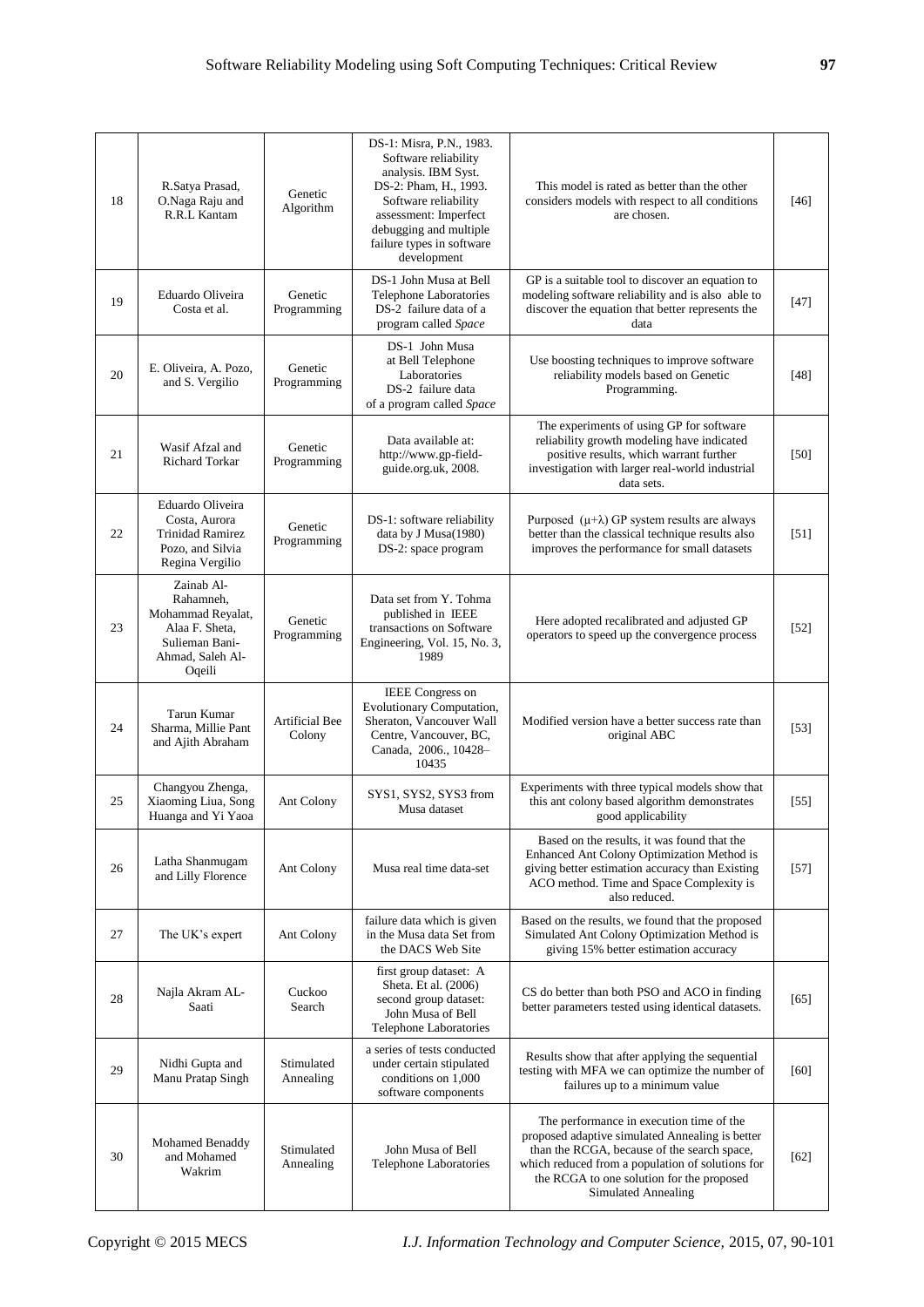| 31 | Kirti Tyagi and Arun<br>Sharma        | Neuro Fuzzy | collected data from 47<br>classroom-based projects | Results show that the ANFIS improves the<br>reliability evaluation of the FIS technique                                                                  | [41] |
|----|---------------------------------------|-------------|----------------------------------------------------|----------------------------------------------------------------------------------------------------------------------------------------------------------|------|
| 32 | M. Casertaa, and A.<br>M árquez Uribe | Tabu Search | Berman and Ashrafi (1993)                          | Proposed algorithm is robust with respect to its<br>parameters and it is especially suited for very<br>large scale instances of the reliability problem. | [64] |

In this summary, we notice that different soft computing techniques are used in different shapes for these models. We also observed that Neural Network approach is more liked by the researchers in software reliability models. Genetic Programming provides more accuracy than other soft computing techniques. Cuckoo Search, Stimulated Annealing and Tabu Search are used in this field but not so widely yet. This table data is important in case of comparison and selection of soft computing technique in terms of modeling capabilities.

## V. COMPARISON OF DIFFERENT SOFT COMPUTING TECHNIQUES IN TERMS OF MODELING CAPABILITIES

Comparisons are very useful in case of optimal selection, user can view all possible choices on a single platform and select the best suited as his/her requirements. In Table No. 2 we compared different soft computing techniques in terms of software reliability modeling capabilities such as data sets, re-adjustments for new data set, process visibility, facts and outputs etc.

| Sr. No         | <b>Technology</b><br><b>Used</b> | <b>Explain</b><br>outputs | <b>Suitability</b><br>for small<br>data sets | Can be<br>re-designed<br>for new<br>data set | <b>Reasoning</b><br>process is<br>visible | <b>Applicability</b><br>for complex<br>models | <b>Either</b><br>known<br>facts considered |
|----------------|----------------------------------|---------------------------|----------------------------------------------|----------------------------------------------|-------------------------------------------|-----------------------------------------------|--------------------------------------------|
| 1              | Neural Networks                  | No.                       | No.                                          | N <sub>0</sub>                               | N <sub>0</sub>                            | <b>Yes</b>                                    | Partially                                  |
| 2              | Fuzzy Logic                      | Yes                       | Yes                                          | Yes                                          | Yes                                       | Yes                                           | Yes                                        |
| 3              | Genetic Algorithms               | Partially                 | Partially                                    | Yes                                          | Yes                                       | Partially                                     | N <sub>0</sub>                             |
| $\overline{4}$ | Genetic Programming              | Yes                       | N <sub>0</sub>                               | No.                                          | N <sub>0</sub>                            | Yes                                           | N <sub>0</sub>                             |
| 5              | Artificial Bee Colony            | Yes                       | Partially                                    | Partially                                    | N <sub>0</sub>                            | Yes                                           | Yes                                        |
| 6              | Ant Colony                       | Yes                       | N <sub>0</sub>                               | Yes                                          | Yes                                       | Yes                                           | Yes                                        |
| 7              | <b>Stimulted Anealing</b>        | Yes                       | N <sub>0</sub>                               | Yes                                          | Yes                                       | Yes                                           | Yes                                        |
| 8              | Tabu Search                      | No                        | Partially                                    | Yes                                          | Yes                                       | Yes                                           | Yes                                        |
| 9              | Cuckoo Search                    | Yes                       | N <sub>0</sub>                               | Yes                                          | Yes                                       | Yes                                           | Yes                                        |

Table 2. Comparison of Soft Computing Techniques in terms of Modeling Capabilities

This comparison has outlined some parameters of modeling capabilities. From this table we observed that all the techniques explain its outputs and are applicable for complex models except genetic algorithm. Comparison also revealed that only fuzzy Logic can be widely used for all the modeling capabilities. Ant colony, Stimulated Annealing, Tabu Search and Cuckoo Search can be used for most of the modeling capabilities except only small data set capabilities. The rapid growth of soft computing techniques suggests that the impact of these algorithms will be used increasingly for software reliability models in the coming years. This table will help computer scientist who are keen to contribute their works to the field of software reliability.

#### VI. CONCLUSION

In this paper, we have discussed about the work done by the various researchers, with the endeavor made to include as many references as possible from year 1990 to 2014. Based on this paper, we thrash out some soft computing techniques, such as: Neural networks (NN), Fuzzy Logic (FL), Genetic Algorithm (GA), Genetic Programming (GP), Artificial Bee Colony (ABC) and Ant Colony etc. We emphasized on the role of existing soft computing techniques in software reliability modeling, with the reliance that it would serve as a

reference to both old and new, incoming researchers in this field, to support their understanding of current trends and assist their future research prospects and directions. Further we compared soft computing techniques in terms of modeling capabilities, that enhances the selection process of soft computing technique for software reliability models.

#### **REFERENCES**

- [1] K.K. Aggarwal, Yogesh Singh, "Software Engineering", New Age International publisher, New Delhi, 2005.
- [2] Kapur, P.K. and Garg, R.B., "Cost reliability optimum release policies for a software system with testing effort", Operations Research, Vol. 27, No. 2, pp. 109-116, 1990.
- [3] Musa J.D., "Software Reliability Engineering: More Reliable Software, Faster Development and Testing", McGraw-Hill, 1999.
- [4] Musa, J.D., Iannino, A. and Komodo, K., "Software Reliability: Measurement, Prediction and Application", McGraw-Hill, 1987.
- [5] P. Bonissone, Y-T Chen, K. Goebel, & P. Khedkar, "Hybrid Soft Computing Systems: Industrial and Commercial Applications", Proceedings of the IEEE, 87(9): 1641-1667, September 1999.
- [6] Santosh Kumar Das, Abhishek Kumar, Bappaditya Das and A.P.Burnwal, "On Soft computing Techniques in Various Areas", ACER, pp. 59–68, CS & IT-CSCP, 2013.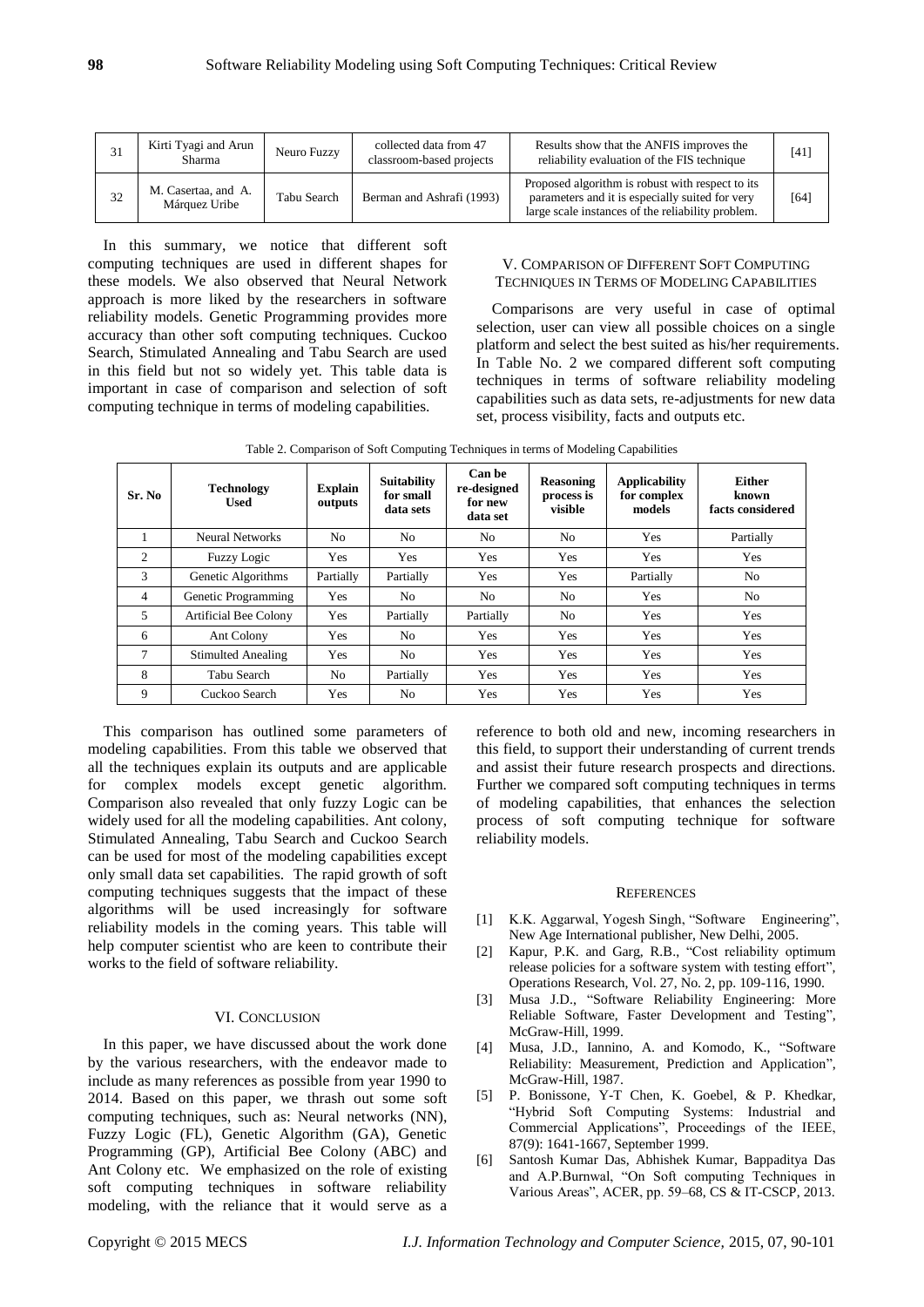- [7] L. A. Zadeh, "Fuzzy Algorithms", Information and Control , Vol. 12, pp. 94-102, 1968.
- [8] L. A. Zadeh, "Fuzzy Sets", Information and Control, Vol. 8, pp. 338-353, 1965.
- [9] Kuo, W. & Prasad, V. R., "An annotated Overview of System Reliability Optimization", IEEE Transaction on Reliability 49(2):176-186, 2000.
- [10] Felix Streichert, "Introduction to Evolutionary Algorithms", Frankfurt MathFinance Workshop, university of Tubingen. Germany, April 2-4, 2002.
- [11] Ajith Abraham, "Evolutionary Computation", Handbook of Measuring System Design, edited by Peter H. Sydenham and Richard Thorn. John Wiley & Sons, Ltd. ISBN: 0-470-02143-8. 2005.
- [12] S*.* Boccaletti et al., "The control of chaos: theory and applications", Elsevier Science, 2000.
- [13] Gaurav Aggarwal and Dr. V.K Gupta, "Neural Network Approach to Measure Reliability of Software Modules: A Review", in International Journal of Advances in Engineering Sciences Vol.3, Issue 2, April, 2013.
- [14] N. Karunanithi, Y.K. Malaiya, D. Whitley, "Prediction of software reliability using neural networks", Proceedings of the Second IEEE International Symposium on Software Reliability Engineering, pp. 124–130, 1991.
- [15] N. Karunanithi, D. Whitley, Y.K. Malaiya, "Using neural networks in reliability prediction", IEEE Software, Vol. 9, no. 4, pp.53–59, 1992.
- [16] N. Karunanithi, D. Whitley, Y.K. Malaiya, "Prediction of software reliability using connectionist models", IEEE Trans Software Engg., Vol. 18, No. 7, pp. 563-573, 1992.
- [17] T. M. Khoshgoftaar, R. M. Szabo, and P. J. Guasti, "Exploring the Behavior of Neural-network Software Quality Models," Software Eng. J., Vol. 10, No. 3, pp. 89–96, May 1995.
- [18] R. Sitte, "Comparison of Software Reliability Growth Predictions: Neural networks vs. parametric recalibration", IEEE transactions on Reliability, pp. 285-291, 1999.
- [19] K.Y. Cai , L. Cai , W.D. Wang , Z.Y. Yu , D. Zhang, "On the neural network approach in software reliability modeling", The Journal of Systems and Software, vol. 58, no. 1, pp. 47-62, 2001.
- [20] S. L. Ho, M. Xie and T. N. Goh, "A Study of the Connectionist Models for Software Reliability Prediction", in Computers and Mathematics with Applications Vol. 46, pp. 1037-1045, 2003.
- [21] L. Tian, A. Noore, "On-line prediction of software reliability using an evolutionary connectionist model", The Journal of Systems and Software, Vol. 77, no. 2, pp. 173–180, 2005.
- [22] L. Tian, A. Noore, "Evolutionary neural network modeling for software cumulative failure time prediction", Reliability Engineering and System Safety, Vol. 87, no. 1, pp. 45–51, 2005.
- [23] Yu Shen Su, Chin-Yu Huang, Yi Shin Chen and Jing Xun Chen, "An Artificial Neural-Network-Based Approach to Software Reliability Assessment", TENCON, IEEE Region 10, pp-1-6, 2005.
- [24] S.P.K. Viswanath, "Software Reliability Prediction using Neural Networks", PhD. Thesis, Indian Institute of Technology Kharagpur, 2006.
- [25] Q.P. Hu, Y.S. Dai, M. Xie, S.H. Ng, "Early software reliability prediction with extended ANN model", Proceedings of the 30th Annual International Computer Software and Applications Conference, pp. 234-239, 2006.
- [26] Su, Y.-S., Huang, C.-Y., "Neural-network-based approaches for software reliability estimation using

dynamic weighted combinational models", Journal of Systems and Software 80 (4), 606–615, 2006.

- [27] Kanmani, S., Uthariaraj, V.R., Sankaranarayanan, V., Thambidurai, P., "Object-oriented software failure fault prediction using neural networks", Information and Software Technology, Vol. 49, 483–492, 2007.
- [28] Sultan H. Aljahdali and Khalid A. Buragga, "Employing four ANNs Paradigms for Software Reliability Prediction: an Analytical Study", in ICGST-AIML Journal, ISSN: 1687-4846, Vol. 8, Issue II, 2008.
- [29] Y. Singh, P. Kumar, "Application of feed-forward networks for software reliability prediction", ACM SIGSOFT Software Engineering Notes, Vol. 35, no. 5, pp. 1-6, 2010.
- [30] Y. Singh, P. Kumar, "Redirection of Software Reliability Using feed Forward Neural Networks", International conference on Computational Intelligence and software Engineering, pp. 1-5, 2010.
- [31] Nirvikar Katiyar and Raghuraj Singh, "Effect of Neural Network for Prediction of Software Reliability", in VSRD-IJCSIT, Vol. 1 (7), pp 490-500, 2011.
- [32] C.Y. Huang, M.R. Lyu, "Estimation and Analysis of Some Generalized Multiple Change-Point Software Reliability Models", IEEE Transaction on Reliability, Vol. 60, no. 2, pp. 498-514, 2011.
- [33] Manjubala Bisi and Neeraj Kumar Goyal, " Software Reliability Prediction using Neural Network with Encoded Input", International Journal of Computer Applications (0975 – 8887) Vol. 47– No.22, 2012.
- [34] Sandeep Kumar Jain and Manu Pratap Singh, "Estimation for Faults Prediction from Component Based Software Design using Feed Forward Neural Networks", IJARCCE, Vol. 2, Issue 7, 2013.
- [35] Sultan Aljahdali and Narayan C. Debnath, " Improved Software Reliability Prediction through Fuzzy Logic Modeling", IASSE , 17- 21, 2004.
- [36] Cai, K.Y., Wen, C.Y., Zhang, M.L., "A critical review on software reliability modeling", Reliability Engineering and System Safety 32 (3), 357–371, 1991.
- [37] Khalaf Khatatneh and Thaer Mustafa, "Software Reliability Modeling Using Soft Computing Technique", in European Journal of Scientific Research ISSN 1450- 216X Vol.26 No.1, pp.147-152, 2009.
- [38] Reformat, M., "A fuzzy-based multimodel system for reasoning about the number of software defects", International Journal of Intelligent Systems 20 (11), 1093–1115, 2005.
- [39] Sultan Aljahdali, "Development of Software Reliability Growth Models for Industrial Applications Using Fuzzy Logic", Journal of Computer Science 7 (10): 1574-1580, 2011.
- [40] S. Chatterjee, S. Nigam, J.B. Singh, L.N. Upadhyaya, "Application of Fuzzy Time Series in Prediction of Time Between Failures & Faults in Software Reliability Assessment", in Fuzzy Inf. Eng. 3: 293-309, 2011.
- [41] Kirti Tyagi and Arun Sharma, "An adaptive neuro fuzzy model for estimating the reliability of component-based software systems", Applied Computing and Informatics, 2014.
- [42] L. Tian and A. Noore, "Evolutionary neural network modeling for software cumulative failure time prediction", Reliability Engineering & amp; System Safety, Vol. 87, no. 1, pp. 45 – 51, 2005.
- [43] L. Tian and A. Noore., "On-line prediction of software reliability using an evolutionary connectionist model", Journal of Systems and Software, Vol. 77, no. 2, pp. 173 – 180, 2005.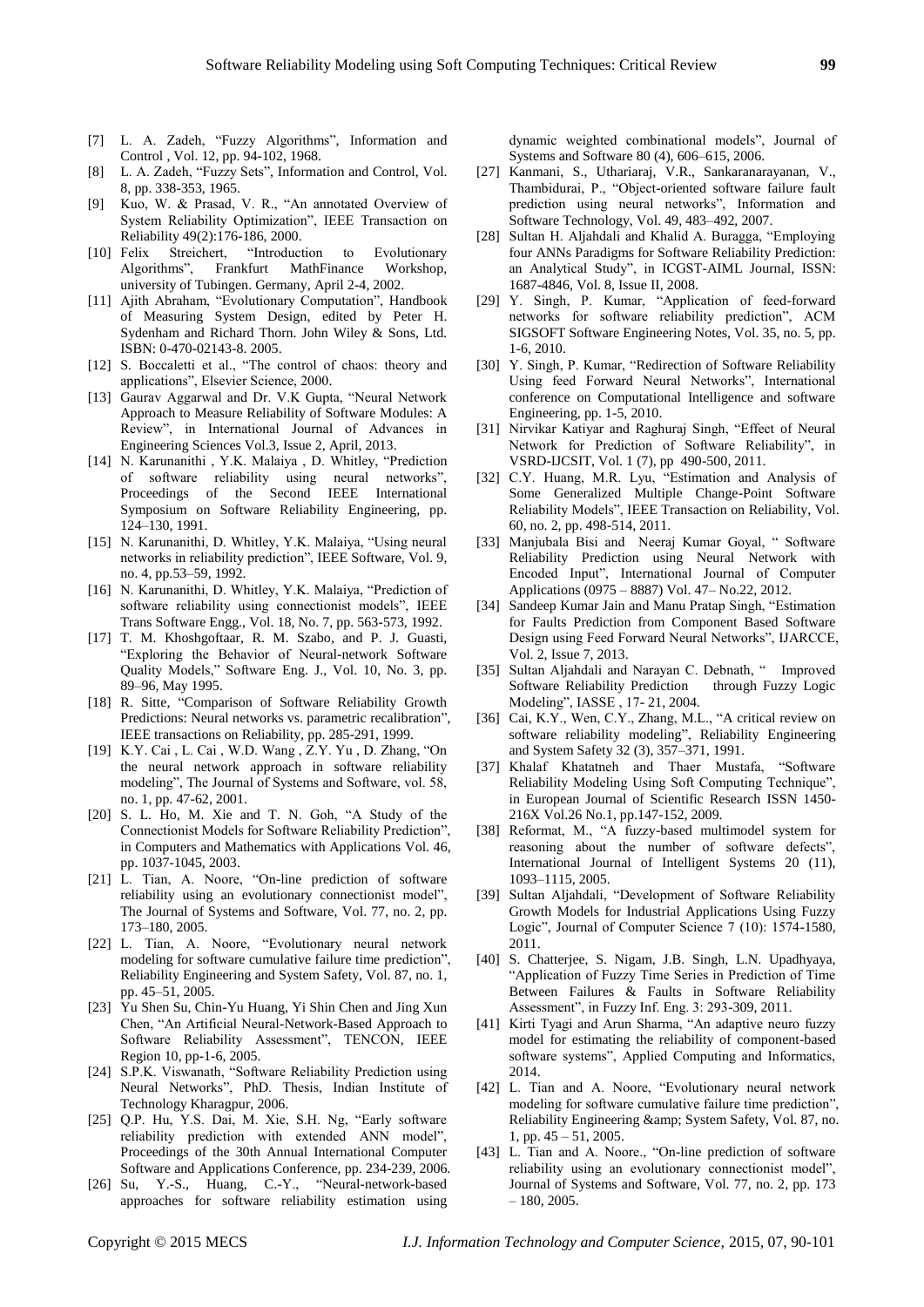- [44] Sultan H. Aljahdali and Mohammed E. El-Telbany, "Genetic Algorithms for Optimizing Ensemble of Models in Software Reliability Prediction", in ICGST-AIML Journal, Vol. 8, Issue I, June 2008.
- [45] Sultan H. Aljahdali and Mohammed E. El- telbany, "Software Reliability Prediction Using Multi-Objective Genetic Algorithm", 978-1-4244-3806-8/09/\$25.00, IEEE, 2009.
- [46] R.SatyaPrasad, O.NagaRaju and R.R.LKantam, "SRGM with Imperfect Debugging by Genetic Algorithms", in International Journal of software engineering & applications (IJSEA), Vol. 11, No. 2, April 2010.
- [47] E. Costa, S. Vergilio, A. Pozo, and G. Souza. Modeling software reliability growth with genetic programming. In ISSRE '05: Proceedings of the 16th IEEE International Symposium on Software Reliability Engineering, Washington, USA, IEEE Computer Society, 2005.
- [48] E. Oliveira, A. Pozo, and S. Vergilio, "Using boosting techniques to improve software reliability models based on genetic programming", in ICTAI '06: Proceedings of the 18th IEEE International Conference on Tools with Artificial Intelligence, Washington, USA, IEEE Computer Society, 2006.
- [49] Y. Zhang and H. Chen. Predicting for MTBF failure data series of software reliability by genetic programming algorithm. In Proceedings of the Sixth International Conference on Intelligent Systems Design and Applications, Washington, USA, IEEE Computer Society, 2006.
- [50] Wasif Afzal and Richard Torkar, "Suitability of genetic programming for software reliability growth modeling", International Symposium on Computer Science and its Applications, 978-0-7695-3428-2/08 \$25.00, IEEE, 2008.
- [51] Eduardo Oliveira Costa, Aurora Trinidad Ramirez Pozo, and Silvia Regina Vergilio, "A Genetic Programming Approach for Software Reliability Modeling", IEEE Transactions on Reliability, Vol. 59, NO. 1, March 2010.
- [52] Zainab Al-Rahamneh, Mohammad Reyalat, Alaa F. Sheta, Sulieman Bani-Ahmad, Saleh Al-Oqeili, " A New Software Reliability Growth Model:Genetic-Programming-Based approach", Journal of Software Engineering and Applications, 4, pp. 476-481, 2011.
- [53] Tarun Kumar Sharma, Millie Pant and Ajith Abraham, "Dichotomous Search in ABC and its Application in Parameter Estimation of Software Reliability Growth Models", 978-1-4577-1124-4/11/\$26.00 c IEEE, 2011.
- [54] Li, W., Q. Yin and X. Zhang, "Continuous quantum ant colony optimization and its application to optimization and analysis of induction motor structure", Proceedings of the IEEE 5th International Conference on Bio-Inspired Computing: Theories and Applications, Sep. 23-26, IEEE Xplroe Press, Changsha, pp: 313-317. DOI: 10.1109/BICTA. .5645311, 2010.
- [55] Changyou Zhenga, Xiaoming Liua, Song Huanga and Yi Yaoa, "A Parameter Estimation Method for Software Reliability Models", in Elsevier Ltd. Selection, 2011.
- [56] Latha Shanmugam1 and Dr. Lilly Florence, "A Comparison of Parameter best Estimation Method for software reliability models", International Journal of Software Engineering & Applications (IJSEA), Vol. 3, No.5, 2012.
- [57] Latha Shanmugam and Lilly Florence, "Enhancement and comparison of ant colony optimization for software reliability models", Journal of Computer Science 9 (9): pp. 1232-1240, 2013.
- [58] Kirkpatrick Jr., S., Gelatt, C., Vecchi, M. "Optimization by simulated annealing", Science, 220 (4598), 498–516, 1983.
- [59] Cerny, V., "Thermodynamical approach to the traveling salesman problem: an efficient simulation algorithm", Journal of Optimization Theory and Application, 45 (1), pp. 41–51, 1985.
- [60] Nidhi Gupta and Manu Pratap Singh, "Evolutionary algorithms, simulated annealing and tabu search: a comparative study", IJE Transactions B: Applications, Vol. 19, No. 1, 2006.
- [61] Pai, P.F., Hong, W.C., "Software reliability forecasting by support vector machines with simulated vector machines with simulated annealing algorithms", The Journal of Systems and Software 79, 747–755, 2006.
- [62] Mohamed Benaddy and Mohamed Wakrim, "Simulated Annealing Neural Network for Software Failure Prediction", International Journal of Software Engineering and Its Applications, Vol. 6, No. 4, 2012.
- [63] Glover, F., Laguna, M. "Tabu Search", Kluwer Academic Publishers, Boston, 1997.
- [64] M. Caserta and A. Márquez Uribe, "Tabu search-based meta-heuristic algorithm for software system reliability problems", 0305-0548/\$, Elsevier Ltd, 2006.
- [65] Najla Akram AL-Saati and Marwa Abd-AlKareem, "The Use of Cuckoo Search in Estimating the Parameters of Software Reliability Growth Models", (IJCSIS) International Journal of Computer Science and Information Security, Vol. 11, No. 6, 2013.
- [66] Sona Ahuja, Guru Saran Mishra and Agam Prasad Tyagi, "Jelinski – Moranda Model for Software Reliability Prediction and its G. A. based Optimised Simulation Trajectory", D. E. I. Dayalbagh, Agra, pp. 399-404, 2002.

#### **Authors' Profile**



**Kuldeep Singh Kaswan**: was born in Haryana, India in 1982. He is pursuing a Doctors Degree in Computer Science under the faculty of Computer Science at Banasthali Vidyapith, Rajasthan. He has obtained his Master Degree in Computer Science and Engineering from Choudhary Devi Lal University, Sirsa (Haryana) and

Bachelor Degree from Kurukshetra University, Kurukshetra (Haryana). His area of interests includes software engineering and reliability.



**Sunita Choudhary** was born in Rajasthan, India in 1978. She received Doctors Degree in Computer Science under the Faculty of Computer Science at the Banasthali University (Rajasthan), India. She has obtained his Bachelor of Science in Computer Science and Master of Computer Application Degrees from Banasthali University in 1999, and 2001 respectively. Presently, she is working as an associate

professor in Department of Computer Science at Banasthali University, Rajasthan, India. Her research interests include Algorithms and Distributed Computing.

**Kapil Sharma** was born in Haryana, India in 1977. He received Doctors Degree in Computer Science and Engineering under the Faculty of Engineering and Technology at the M. D.